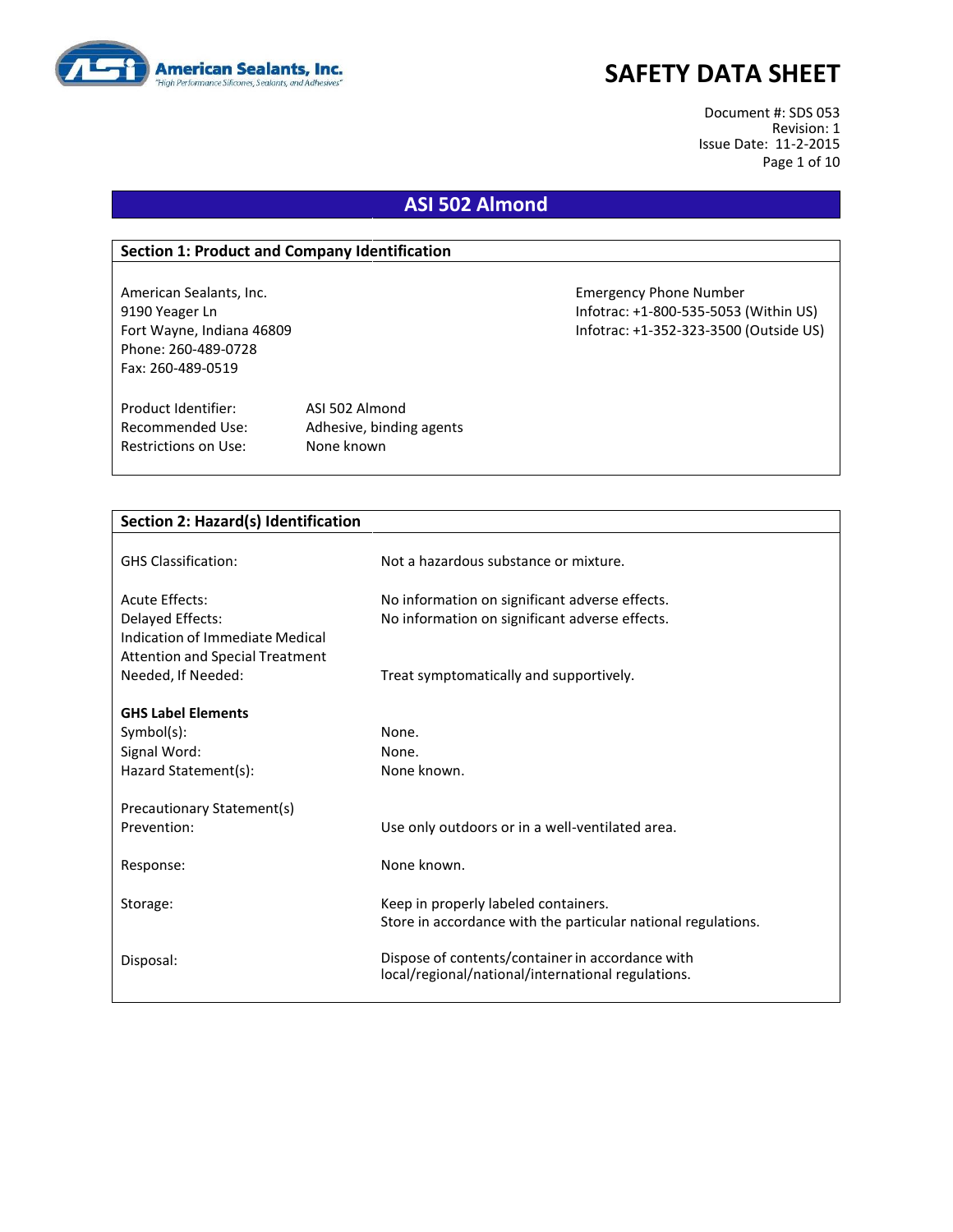### **Section 3: Composition/Information on Ingredients**

| <u>CAS</u> | Component                                    | Percent          |
|------------|----------------------------------------------|------------------|
| 7631-86-9  | Silicon dioxide                              | $\geq$ 5 - <10   |
| 64742-46-7 | Distillates (petroleum), hydrotreated middle | $>5 - 10$        |
| 13463-67-7 | Titanium dioxide                             | $\geq 0.1 - 1.1$ |
| 1333-86-4  | Carbon black                                 | $\geq 0.1 - 1.1$ |

| <b>Section 4: First-Aid Measures</b> |                                                                                                                                   |  |  |  |
|--------------------------------------|-----------------------------------------------------------------------------------------------------------------------------------|--|--|--|
| Inhalation:                          | IF INHALED: Remove to fresh air.<br>Get medical attention if symptoms occur.                                                      |  |  |  |
| Skin Contact:                        | IF ON SKIN: Wash with soap and water as a precaution.<br>Get medical advice/attention if symptoms occur.                          |  |  |  |
| Eye Contact:                         | IF IN EYES: Flush eyes with water as a precaution.<br>If eye irritation develops and persists: Get medical advice/attention.      |  |  |  |
| Ingestion:                           | If swallowed, DO NOT induce vomiting.<br>Get immediate medical attention if symptoms occur.<br>Rinse mouth thoroughly with water. |  |  |  |

| <b>Section 5: Fire-Fighting Measures</b>   |                                                                                                                                                                             |
|--------------------------------------------|-----------------------------------------------------------------------------------------------------------------------------------------------------------------------------|
| Suitable Extinguishing Media:              | Use carbon dioxide, regular dry chemical, alcohol-resistant foam or<br>water spray.                                                                                         |
| Unsuitable Extinguishing Media:            | None known.                                                                                                                                                                 |
| Specific Hazards Arising from the Chemical |                                                                                                                                                                             |
| <b>Hazardous Decomposition Products:</b>   | Upon decomposition, this product emits carbon oxides, silicon<br>oxides, and formaldehyde.                                                                                  |
| Special Protective Equipment and           |                                                                                                                                                                             |
| Precautions for Firefighters:              | Exposure to combustion products may be a hazard to health.<br>Firefighters should wear full-face, self-contained breathing apparatus<br>and impervious protective clothing. |
| Specific extinguishing methods:            | Use extinguishing measures that are appropriate to local<br>circumstances and the surrounding environment.                                                                  |
|                                            | Use water spray to cool unopened containers.                                                                                                                                |
|                                            | Remove undamaged containers from fire area if it is safe to do so.                                                                                                          |
|                                            | Evacuate area.                                                                                                                                                              |
|                                            |                                                                                                                                                                             |

| <b>Section 6: Accidental Release Measures</b> |                                                               |  |
|-----------------------------------------------|---------------------------------------------------------------|--|
| Personal Precautions, Protective              | Follow safe handling advice and personal protective equipment |  |
| Equipment and Emergency Procedures:           | recommendations.                                              |  |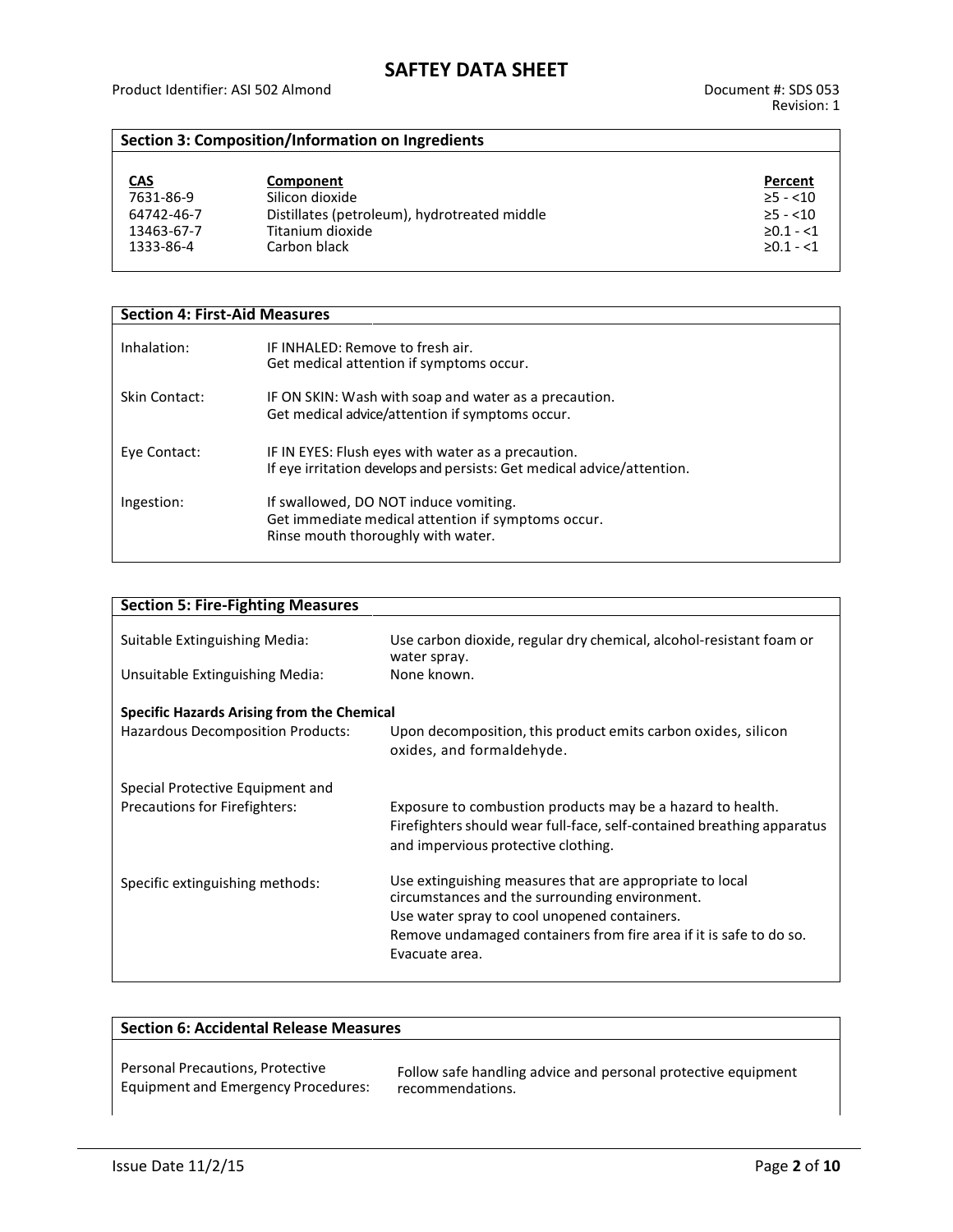| Product Identifier: ASI 502 Almond    | Document #: SDS 053<br>Revision: 1                                                                                                                                                                                                                                                                                                                                                                                                                                                                                                              |
|---------------------------------------|-------------------------------------------------------------------------------------------------------------------------------------------------------------------------------------------------------------------------------------------------------------------------------------------------------------------------------------------------------------------------------------------------------------------------------------------------------------------------------------------------------------------------------------------------|
| <b>Environment Precautions:</b>       | Avoid release to the environment. Prevent further leakage or<br>spillage if safe to do so. Retain and dispose of contaminate wash<br>water. Local authorities should be advised if significant spillages<br>cannot be contained.                                                                                                                                                                                                                                                                                                                |
| Methods and Materials for Containment |                                                                                                                                                                                                                                                                                                                                                                                                                                                                                                                                                 |
| and Cleaning Up:                      | Absorb with inert absorbent material.<br>For large spills, provide diking or other appropriate containment to<br>keep material from spreading. If diked material can be pumped,<br>store recovered material in appropriate container. Clean up<br>remaining materials from spill with suitable absorbent.<br>Local or national regulations may apply to releases and disposal of<br>this material, as well as those materials and items employed in the<br>cleanup of releases. You will need to determine which regulations<br>are applicable. |

| Handle in accordance with good industrial hygiene and safety practice.                  |
|-----------------------------------------------------------------------------------------|
| Take care to prevent spills, waste and minimize release to the<br>environment.          |
| Use only with adequate ventilation.                                                     |
|                                                                                         |
| Do not eat, drink, or smoke when using this product.<br>Wash thoroughly after handling. |
| Wash contaminate clothing before reuse.                                                 |
|                                                                                         |
| Store and handle in accordance with all current regulations and                         |
| standards. Keep in properly labeled containers.                                         |
| Keep separated from incompatible substances.                                            |
| Strong oxidizing agents                                                                 |
|                                                                                         |

| <b>Section 8: Exposure Controls/Personal Protection</b> |                                                 |                                                                                                       |  |
|---------------------------------------------------------|-------------------------------------------------|-------------------------------------------------------------------------------------------------------|--|
| <b>Component Exposure Limits</b>                        |                                                 |                                                                                                       |  |
| <b>CAS</b>                                              | Component                                       | <b>Exposure Limits</b>                                                                                |  |
| 7631-86-9                                               | Silicon dioxide                                 | <b>OSHA Z-3:</b> 20 million particles/ft3 (Silica) TWA (dust)<br>80 mg/m3 / %SiO2 (Silica) TWA (dust) |  |
|                                                         |                                                 | NIOSH REL: 6 mg/m3 (Silica) TWA                                                                       |  |
| 64742-46-7                                              | Distillates (petroleum),<br>hydrotreated middle | OSHA Z-1: 5 mg/m3 TWA (mist)<br><b>OSHA P0:</b> 5 mg/m3 TWA (mist)                                    |  |
|                                                         |                                                 | <b>NIOSH REL:</b> 5 mg/m3 TWA (mist); 10 mg/m3 ST (mist)                                              |  |
|                                                         | Titanium dioxide                                | ACGH: 10 mg/m3 TWA                                                                                    |  |
| 13463-67-7                                              |                                                 | <b>OSHA Z-1:</b> 15 mg/m3 TWA (total dust)                                                            |  |
|                                                         |                                                 | ACGIH: 3 mg/m3 TWA (inhalable fraction)                                                               |  |
| 1333-86-4                                               | Carbon black                                    | <b>OSHA Z-1:</b> 3.5 mg/m3 TWA                                                                        |  |
|                                                         |                                                 | NIOSH REL: 3.5 mg/m3 TWA                                                                              |  |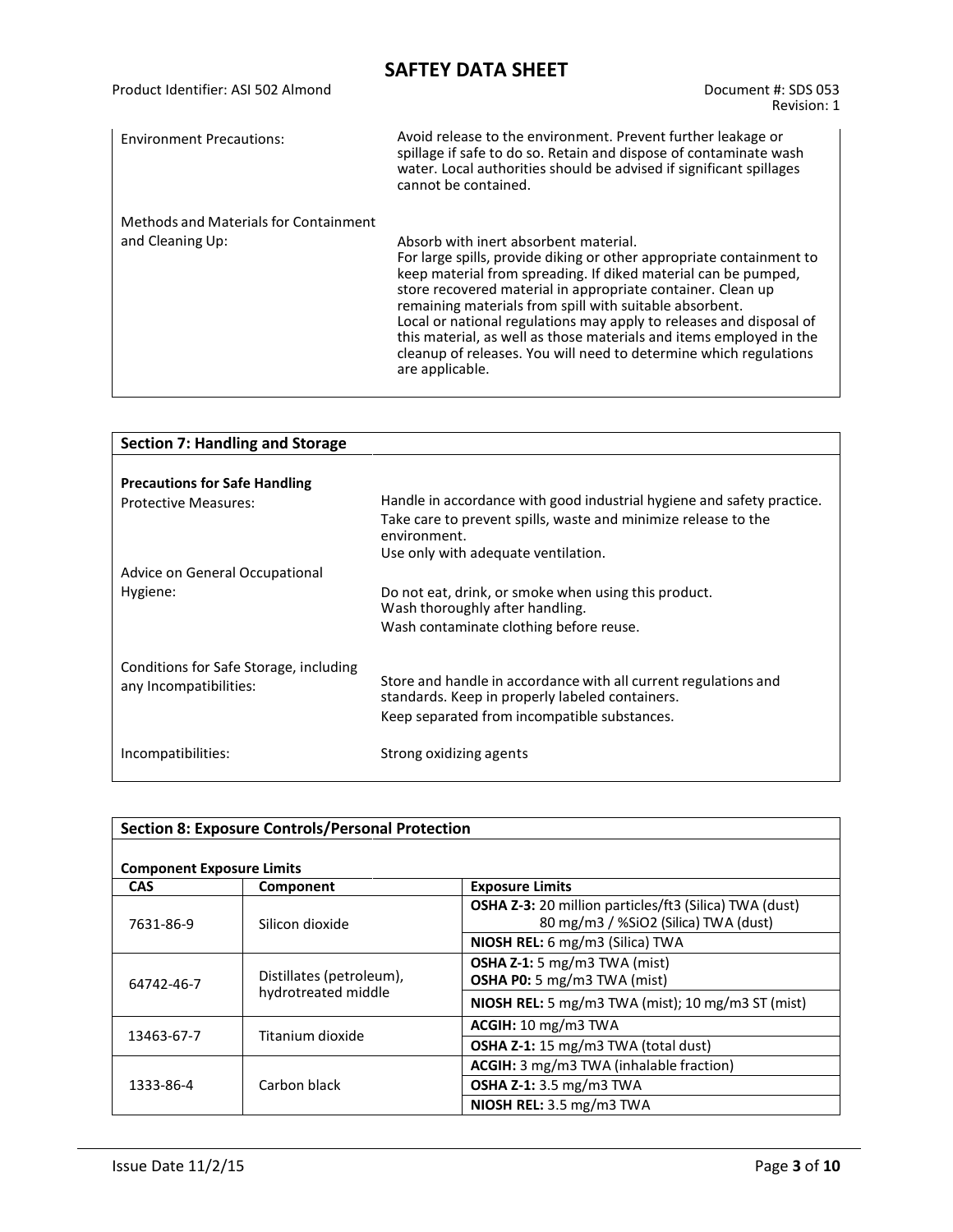| Appropriate Engineering Controls:                             | Processing may form hazardous compounds (see section 10).<br>Ensure adequate ventilation, especially in confined areas.<br>Minimize workplace exposure concentrations.<br>Ensure that eye flushing systems and safety showers are located close<br>to the working place.                                                                                                                                                                                                                                                                                                                                                                                                                         |  |
|---------------------------------------------------------------|--------------------------------------------------------------------------------------------------------------------------------------------------------------------------------------------------------------------------------------------------------------------------------------------------------------------------------------------------------------------------------------------------------------------------------------------------------------------------------------------------------------------------------------------------------------------------------------------------------------------------------------------------------------------------------------------------|--|
| <b>Individual Protection Measures</b><br>Eye/Face Protection: | Wear safety glasses.                                                                                                                                                                                                                                                                                                                                                                                                                                                                                                                                                                                                                                                                             |  |
| <b>Skin Protection:</b>                                       | Skin should be washed after contact.                                                                                                                                                                                                                                                                                                                                                                                                                                                                                                                                                                                                                                                             |  |
| Hand Protection:                                              | Wash hands before breaks and at the end of workday.                                                                                                                                                                                                                                                                                                                                                                                                                                                                                                                                                                                                                                              |  |
| <b>Respiratory Protection:</b>                                | General and local exhaust ventilation is recommended to maintain<br>vapor exposures below recommended limits. Where concentrations<br>are above recommended limits or are unknown, appropriate<br>respiratory protection should be worn. Follow OSHA respirator<br>regulations (29 CFR 1910.134) and use NIOSH/MSHA approved<br>respirators. Protection provided by air purifying respirators against<br>exposure to any hazardous chemical is limited. Use a positive pressure<br>air supplied respirator if there is any potential for uncontrolled release,<br>exposure levels are unknown, or any other circumstance where air<br>purifying respirators may not provide adequate protection. |  |
| Advice on General Occupational<br>Hygiene:                    | When using do not eat, drink, or smoke.<br>Wash contaminated clothing before re-use.<br>These precautions are for room temperature handling. Use at elevated<br>temperature or aerosol/spray applications may require added<br>precautions.                                                                                                                                                                                                                                                                                                                                                                                                                                                      |  |

### **Section 9: Physical and Chemical Properties**

| <b>Physical State:</b>           | Liguid              | Appearance: Paste             |                |
|----------------------------------|---------------------|-------------------------------|----------------|
| Color:                           | In accordance with  | <b>Physical Form:</b> Paste   |                |
|                                  | product description |                               |                |
| Odor:                            | Acetic Acid         | <b>Odor Threshold:</b>        | Not available  |
| pH:                              | Not applicable      | <b>Melting Point:</b>         | Not available  |
| <b>Boiling Point:</b>            | Not applicable      | Decomposition:                | Not available  |
| <b>Flash Point:</b>              | >100 ℃ (closed cup) | <b>Evaporation Rate:</b>      | Not applicable |
| <b>OSHA Flammability Class:</b>  | Not classified as a | <b>Vapor Pressure:</b>        | Not applicable |
|                                  | flammability hazard |                               |                |
| Vapor Density (air = $1$ ):      | Not available       | <b>Relative Density:</b>      | 1.007          |
| Specific Gravity (water $= 1$ ): | Not available       | Water Solubility:             | Not available  |
| Log KOW:                         | Not available       | <b>Coeff. Water/Oil Dist:</b> | Not available  |
| KOC:                             | Not available       | <b>Auto Ignition:</b>         | Not available  |
| Viscosity:                       | Not available       | VOC:                          | Not available  |
| Volatility:                      | Not available       | <b>Molecular Formula:</b>     | Not available  |
|                                  |                     |                               |                |

**Section 10: Stability and Reactivity**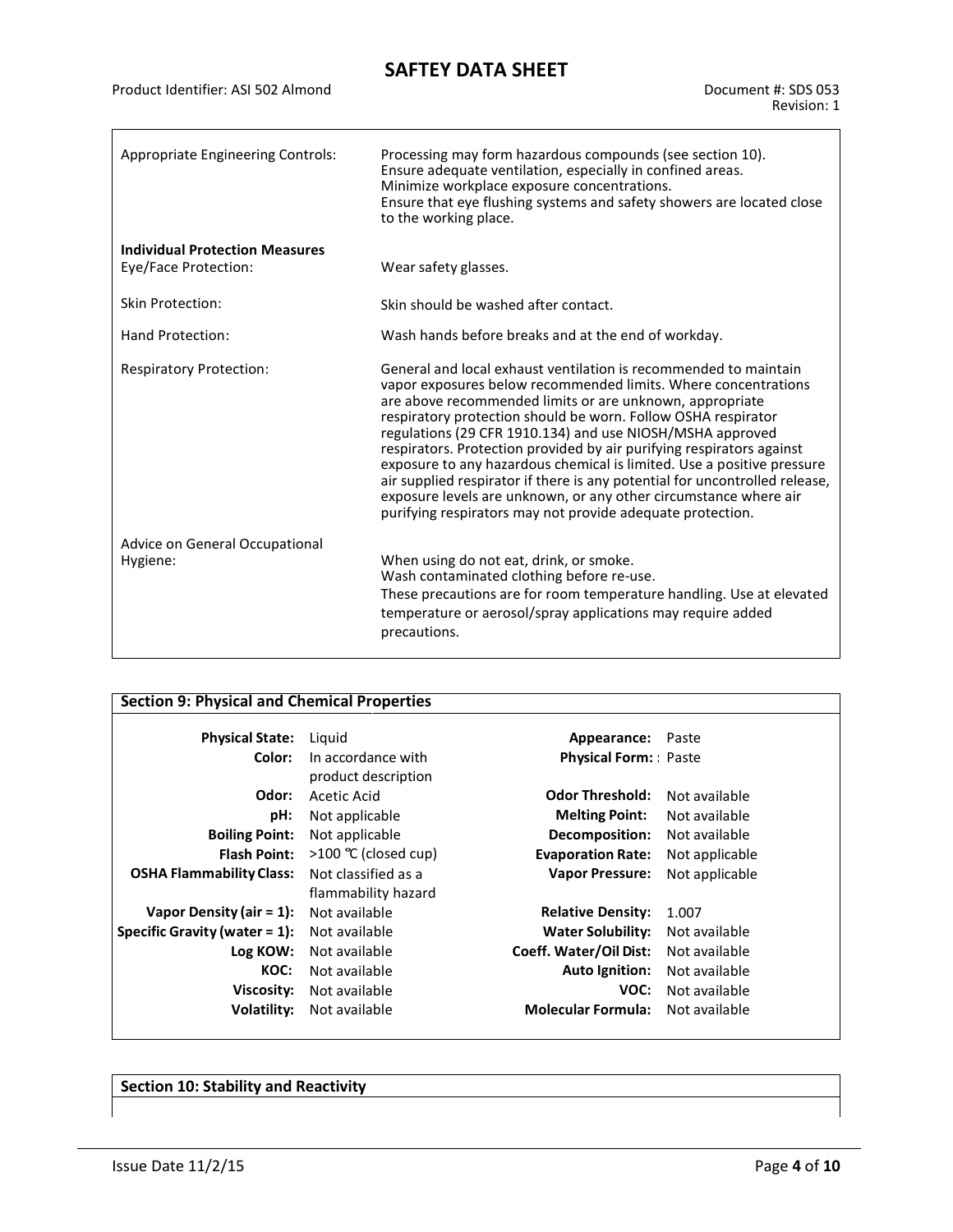| Reactivity:                         | Not classified as a reactivity hazard.                                                                                                                                                                                                                                                                                                                                                                                                            |  |  |
|-------------------------------------|---------------------------------------------------------------------------------------------------------------------------------------------------------------------------------------------------------------------------------------------------------------------------------------------------------------------------------------------------------------------------------------------------------------------------------------------------|--|--|
| <b>Chemical Stability:</b>          | Stable at normal temperatures and pressure.                                                                                                                                                                                                                                                                                                                                                                                                       |  |  |
| Possibility of Hazardous Reactions: | Use at elevated temperatures may form highly hazardous compounds.<br>Can react with strong oxidizing agents.<br>Acetic acid is formed upon contact with water or humid air.<br>When heated to temperatures above 150 °C (300 °F) in the presence of<br>air, trace quantities of formaldehyde may be released.<br>See OSHA formaldehyde standard, 29 CFR 1910.1048<br>Hazardous decomposition products will be formed at elevated<br>temperatures. |  |  |
| Conditions to Avoid:                | None known.                                                                                                                                                                                                                                                                                                                                                                                                                                       |  |  |
| Incompatible Materials:             | Oxidizing agents                                                                                                                                                                                                                                                                                                                                                                                                                                  |  |  |
| Hazardous Decomposition Products:   | Upon decomposition, this product emits carbon oxides, silicon oxides,<br>and formaldehyde.                                                                                                                                                                                                                                                                                                                                                        |  |  |

### **Section 11: Toxicological Information**

#### **Acute Toxicity**

#### **Component Analysis – LD50/LC50**

| <b>CAS</b> | Component                                       | <b>Result</b>          | <b>Species</b> | <b>Dose</b>    | <b>Exposure</b> |
|------------|-------------------------------------------------|------------------------|----------------|----------------|-----------------|
| 7631-86-9  | Silicon dioxide                                 | LD50 Oral              | Rat            | $>3300$ mg/kg  | N/A             |
|            |                                                 | <b>LC50 Inhalation</b> | Rat            | $>2.08$ mg/L   | 4 hr            |
|            |                                                 | LD50 Dermal            | Rabbit         | $>5000$ mg/kg  | N/A             |
| 64742-46-7 | Distillates (petroleum),<br>hydrotreated middle | LD50 Oral              | Rat            | $>5000$ mg/kg  | N/A             |
|            |                                                 | LC50 Inhalation        | Rat            | $1.78$ mg/L    | 4 hr            |
|            |                                                 | LD50 Dermal            | Rat            | $>2000$ mg/kg  | N/A             |
| 13463-67-7 | Titanium dioxide                                | LD50 Oral              | Rat            | $>10000$ mg/kg | N/A             |
|            |                                                 | <b>LC50 Inhalation</b> | Rat            | $>5000$ mg/kg  | 4 hr            |
| 1333-86-4  | Carbon black                                    | LD50 Oral              | Rat            | $>5000$ mg/kg  | N/A             |
|            |                                                 | <b>LC50 Inhalation</b> | Rat            | $>0.0046$ mg/L | 4 hr            |

#### **Information on Likely Routes of Exposure**

| Inhalation:        | Not classified based on available information. |
|--------------------|------------------------------------------------|
| Ingestion:         | Not classified based on available information. |
| Skin Contact:      | Not classified based on available information. |
| Eye Contact:       | Not classified based on available information. |
| Immediate Effects: | Not classified based on available information. |
| Delayed Effects:   | No information is available.                   |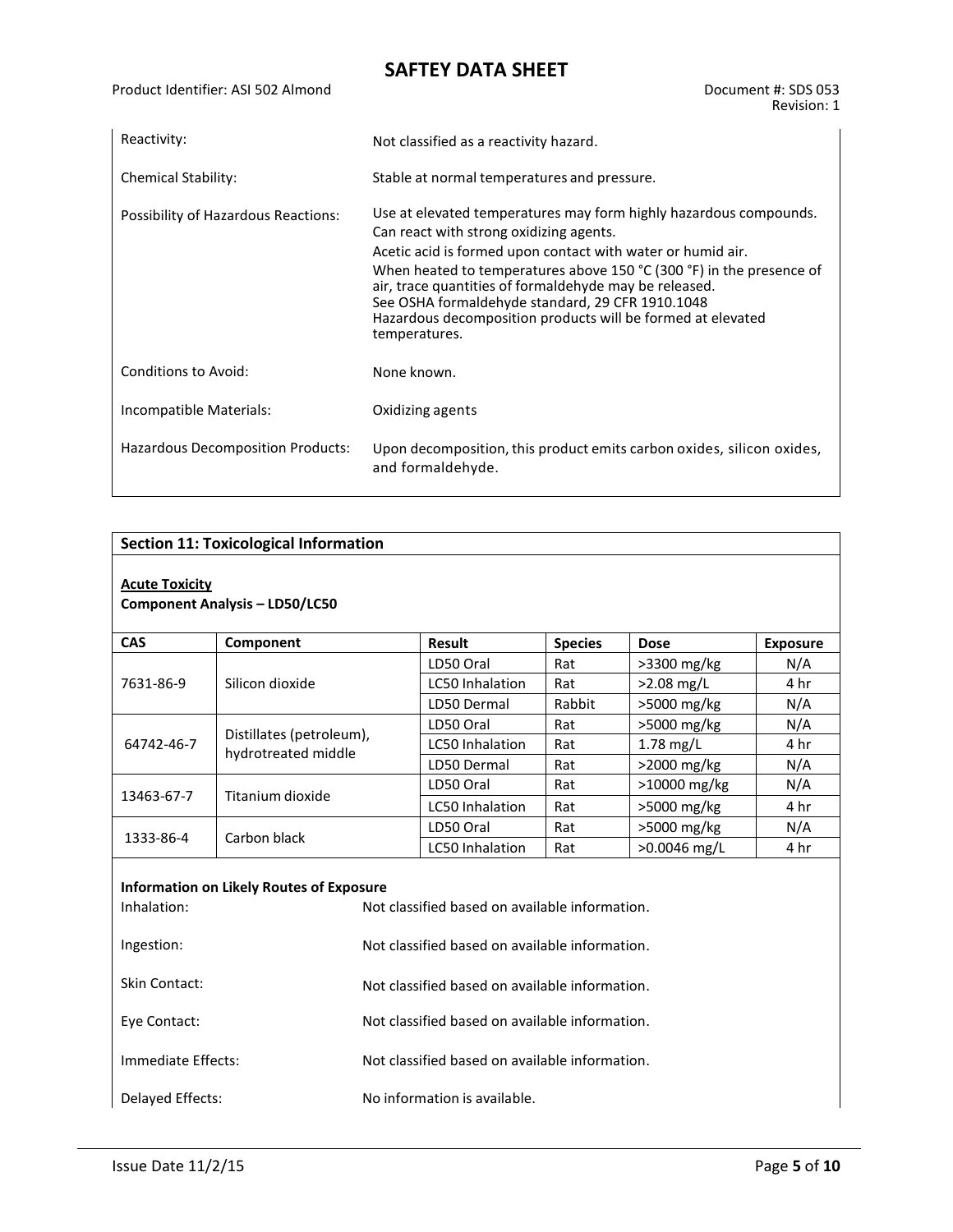| Medical Conditions Aggravated by<br>Exposure:              | No information is available.                                                                     |
|------------------------------------------------------------|--------------------------------------------------------------------------------------------------|
| Irritation/Corrosivity Data:                               | Not classified based on available information.                                                   |
| <b>Respiratory Sensitization:</b><br>Dermal Sensitization: | Not classified based on available information.<br>Not classified based on available information. |
| Germ Cell Mutagenicity:                                    | Not classified based on available information.                                                   |
| Carcinogenicity:                                           | Not classified based on available information.                                                   |

### **Component Carcinogenicity**

| CAS                       | Component                        | <b>Result</b>                                                                                                                                                                                                                                                |
|---------------------------|----------------------------------|--------------------------------------------------------------------------------------------------------------------------------------------------------------------------------------------------------------------------------------------------------------|
| 13463-67-7                | Titanium dioxide                 | IARC: Group 2B (possibly carcinogenic to humans)                                                                                                                                                                                                             |
|                           |                                  | <b>OSHA:</b> Not present at levels greater than or equal to 0.1% to be identified as                                                                                                                                                                         |
|                           |                                  | a carcinogen or potential carcinogen                                                                                                                                                                                                                         |
|                           |                                  | NTP: Not present at levels greater than or equal to 0.1% to be identified as a                                                                                                                                                                               |
|                           |                                  | carcinogen or potential carcinogen                                                                                                                                                                                                                           |
| 1333-86-4                 | Carbon Black                     | <b>IARC:</b> Group 2B (possibly carcinogenic to humans)                                                                                                                                                                                                      |
|                           |                                  | <b>OSHA:</b> Not present at levels greater than or equal to 0.1% to be identified as<br>a carcinogen or potential carcinogen                                                                                                                                 |
|                           |                                  | NTP: Not present at levels greater than or equal to 0.1% to be identified as a<br>carcinogen or potential carcinogen                                                                                                                                         |
| Reproductive Toxicity:    |                                  | Not classified based on available information.                                                                                                                                                                                                               |
| Single Exposure:          | Specific Target Organ Toxicity - | No target organs identified.                                                                                                                                                                                                                                 |
| Repeated Exposure:        | Specific Target Organ Toxicity - | No target organs identified.                                                                                                                                                                                                                                 |
| <b>Aspiration Hazard:</b> |                                  | Not classified based on available information.<br>Distillates (petroleum), hydrotreated middle: The substance or mixture is<br>known to cause human aspiration toxicity hazards or has to be regarded<br>as if it causes a human aspiration toxicity hazard. |

|                    | <b>Section 12: Ecological Information</b>                                                 |         |               |                |             |                 |
|--------------------|-------------------------------------------------------------------------------------------|---------|---------------|----------------|-------------|-----------------|
| <b>Ecotoxicity</b> | No information available for the product.<br><b>Component Analysis - Aquatic Toxicity</b> |         |               |                |             |                 |
| <b>CAS</b>         | Component                                                                                 | Aquatic | <b>Result</b> | <b>Species</b> | <b>Dose</b> | <b>Exposure</b> |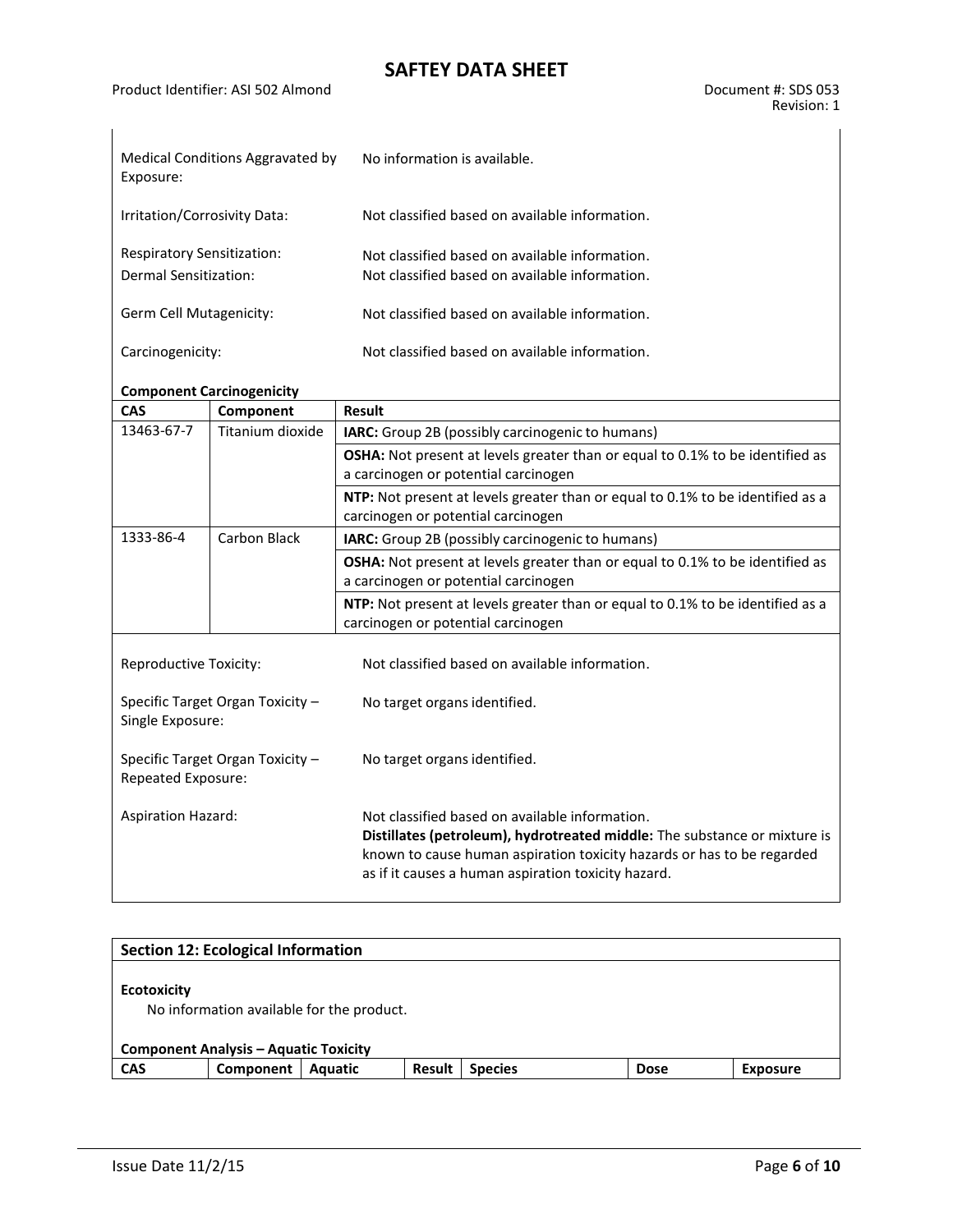#### Product Identifier: ASI 502 Almond Document #: SDS 053

|                                                                                |              | Fish          | <b>LC50</b>                                               | Rainbow trout<br>(Oncorhynchus mykiss)      | $>100$ mg/L  | 96 hr |
|--------------------------------------------------------------------------------|--------------|---------------|-----------------------------------------------------------|---------------------------------------------|--------------|-------|
| 13463-67-7                                                                     | Titanium     | Invertebrates | <b>EC50</b>                                               | Water flea (Daphnia<br>magna)               | $>100$ mg/L  | 48 hr |
|                                                                                | dioxide      | Algae         | Marine diatom<br><b>EC50</b><br>(Skeletonema<br>costatum) |                                             | >10,000 mg/L | 72 hr |
|                                                                                |              |               | EC50                                                      | N/A                                         | >1000 mg/L   | 3 hr  |
|                                                                                |              | Fish          | <b>LC50</b>                                               | Zebrafish (Danio rerio)                     | 1000 mg/L    | 96 hr |
| 1333-86-4                                                                      | Carbon       | Invertebrates | <b>EC50</b>                                               | Water flea (Daphnia<br>magna)               | >5600 mg/L   | 24 hr |
|                                                                                | <b>Black</b> | Algae         | <b>NOEC</b>                                               | Green algae<br>(Desmodesmus<br>subspicatus) | 10,000 mg/L  | 72 hr |
| Persistence and Degradability:<br>No information available for the product.    |              |               |                                                           |                                             |              |       |
| <b>Bioaccumulative Potential:</b><br>No information available for the product. |              |               |                                                           |                                             |              |       |
| Mobility in Soil:                                                              |              |               |                                                           | No information available for the product.   |              |       |
| No information available for the product.<br>Biodegration:                     |              |               |                                                           |                                             |              |       |

| <b>Section 13: Disposal Considerations</b> |                                                                                                                                                                                                                                                           |
|--------------------------------------------|-----------------------------------------------------------------------------------------------------------------------------------------------------------------------------------------------------------------------------------------------------------|
| Disposal Methods:                          | Dispose in accordance with all applicable federal, state/regional and<br>local laws and regulations. This product has been evaluated for RCRA<br>characteristics and does not meet the criteria of hazardous waste if<br>discarded in its purchased form. |
| Disposal of Contaminated Packaging:        | Dispose of unused product properly. Empty containers should be taken<br>to an approved waste handling site for recycling or disposal.                                                                                                                     |
| <b>Component Waste Numbers:</b>            | The U.S. EPA has not published waste numbers for this product's<br>components.                                                                                                                                                                            |

| <b>Section 14: Transport Information</b> |                                         |
|------------------------------------------|-----------------------------------------|
| <b>International Regulation</b>          |                                         |
| UNRTDG:                                  | Not regulated as a dangerous good.      |
| IATA-DGR:                                | Not regulated as a dangerous good.      |
| IMDG-Code:                               | Not regulated as a dangerous good.      |
| Transport in bulk according to Annex     |                                         |
| II of MARPOL 73/78 and the IBC Code:     | Not applicable for product as supplied. |
|                                          |                                         |
| <b>Domestic Regulation</b>               |                                         |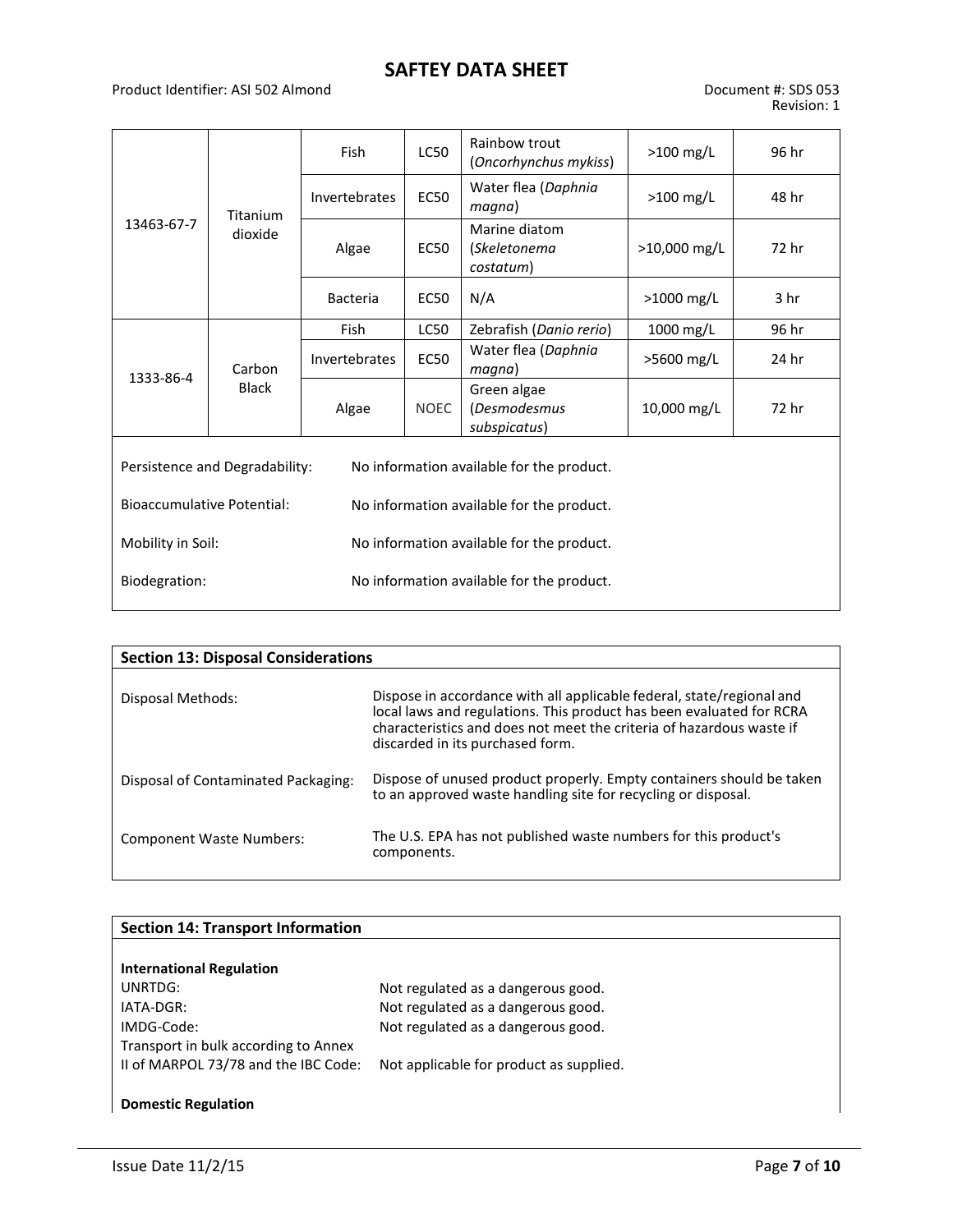|                               | <b>Section 15: Regulatory Information</b> |                     |                                               |                                                                             |
|-------------------------------|-------------------------------------------|---------------------|-----------------------------------------------|-----------------------------------------------------------------------------|
|                               |                                           |                     |                                               |                                                                             |
| <b>US Federal Regulations</b> |                                           |                     |                                               |                                                                             |
|                               | SARA 304 Extremely Hazardous Substances:  |                     |                                               |                                                                             |
| <b>CAS</b>                    | Component                                 |                     | <b>Component RQ (lbs)</b>                     | <b>Calculated Product RQ (lbs)</b>                                          |
| 58-36-6                       | 10, 10-Oxydiphenoxarsine                  |                     | 500                                           | Exceeds reasonably attainable upper limit.                                  |
| <b>SARA 302:</b>              |                                           |                     | SARA Title III, Section 302.                  | No chemicals in this material are subject to the reporting requirements of  |
| SARA 311/312:                 |                                           | No SARA Hazards.    |                                               |                                                                             |
| <b>SARA 313:</b>              |                                           |                     |                                               | This material does not contain any chemical components with known CAS       |
|                               |                                           |                     | by SARA Title III, Section 313.               | numbers that exceed the threshold (De Minimis) reporting levels established |
| TSCA:                         |                                           |                     |                                               | All components of this product are listed on TSCA Inventory.                |
|                               | <b>CERCLA Reportable Quantity:</b>        |                     |                                               |                                                                             |
| CAS                           | Component                                 |                     | <b>Component RQ (lbs)</b>                     | <b>Calculated Product RQ (lbs)</b>                                          |
| 108-24-7                      | Acetic anhydride                          |                     | 5000                                          | Exceeds reasonably attainable upper limit.                                  |
| 64-19-7                       | Acetic acid                               |                     | 5000                                          | Exceeds reasonably attainable upper limit.                                  |
|                               |                                           |                     |                                               |                                                                             |
| <b>US State Regulations</b>   | Pennsylvania Right To Know                |                     |                                               |                                                                             |
|                               | <b>CAS</b>                                | Component           |                                               | Percent                                                                     |
|                               | 70131-67-8                                |                     | Dimethyl siloxane, hydroxy-terminated         | 70-90%                                                                      |
|                               | 7631-86-9                                 | Silicon dioxide     |                                               | 5-10%                                                                       |
|                               | 64742-46-7                                |                     | Distillates (petroleum), hydrotreated middle  | 5-10%                                                                       |
|                               | 7429-90-5                                 | Aluminum            |                                               | $0 - 0.1%$                                                                  |
|                               | $64-19-7$                                 | Acetic acid         |                                               | $0 - 0.1%$                                                                  |
|                               | 108-24-7                                  | Acetic anhydride    |                                               | $0 - 0.1%$                                                                  |
|                               |                                           |                     |                                               |                                                                             |
|                               | New Jersey Right To Know                  |                     |                                               |                                                                             |
|                               | CAS                                       | Component           |                                               | Percent                                                                     |
|                               | 70131-67-8                                |                     | Dimethyl siloxane, hydroxy-terminated         | 70-90%                                                                      |
|                               | 7631-86-9                                 | Silicon dioxide     |                                               | 5-10%                                                                       |
|                               | 64742-46-7                                |                     | Distillates (petroleum), hydrotreated middle  | 5-10%                                                                       |
|                               | 63148-62-9                                |                     | Dimethyl siloxane, trimethylsiloxy-terminated | $1 - 5%$                                                                    |
|                               | 1333-86-4                                 | <b>Carbon Black</b> |                                               | $0.1 - 1%$                                                                  |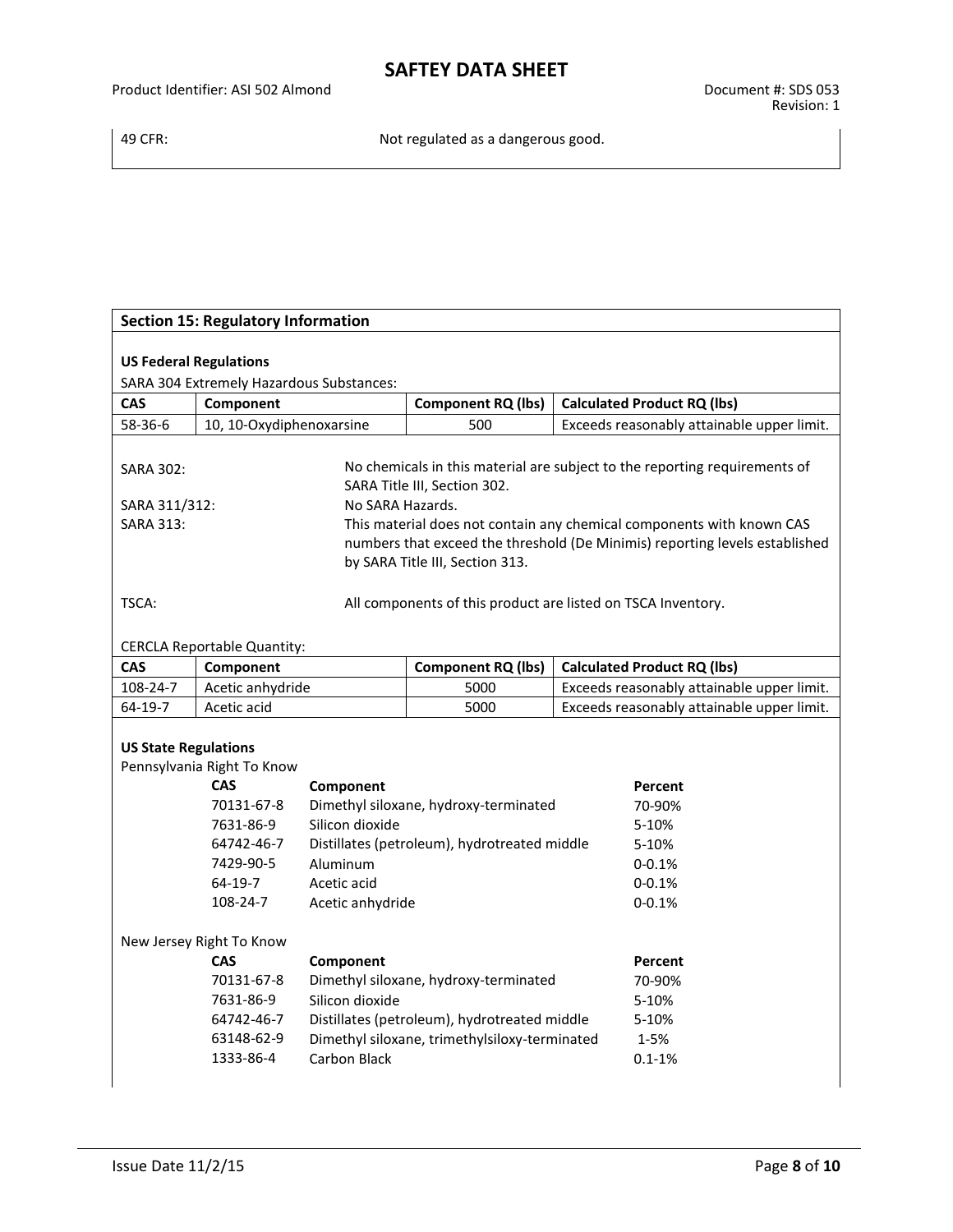California Proposition 65: Warning! This product contains a chemical known in the State of California to cause cancer.

Cobalt titanite green spinel (68186-85-6)

| Component                                       | <b>CAS</b> | US  | СA         | EU           | ΑU  | PН  | JP  | KR  | <b>CN</b> | <b>NZ</b> |
|-------------------------------------------------|------------|-----|------------|--------------|-----|-----|-----|-----|-----------|-----------|
| Silicon dioxide                                 | 7631-86-9  | Yes | DSL        | <b>REACH</b> | Yes | Yes | Yes | Yes | Yes       | Yes       |
| Distillates (petroleum),<br>hydrotreated middle | 64742-46-7 | Yes | dsl        | REACH        | Yes | Yes | Yes | Yes | Yes       | Yes       |
| Titanium dioxide                                | 13463-67-7 | Yes | <b>DSL</b> | <b>REACH</b> | Yes | Yes | Yes | Yes | Yes       | Yes       |
| Carbon black                                    | 1333-86-4  | Yes | DSL        | <b>REACH</b> | Yes | Yes | Yes | Yes | Yes       | Yes       |

REACH: Consult your local Dow Corning office.